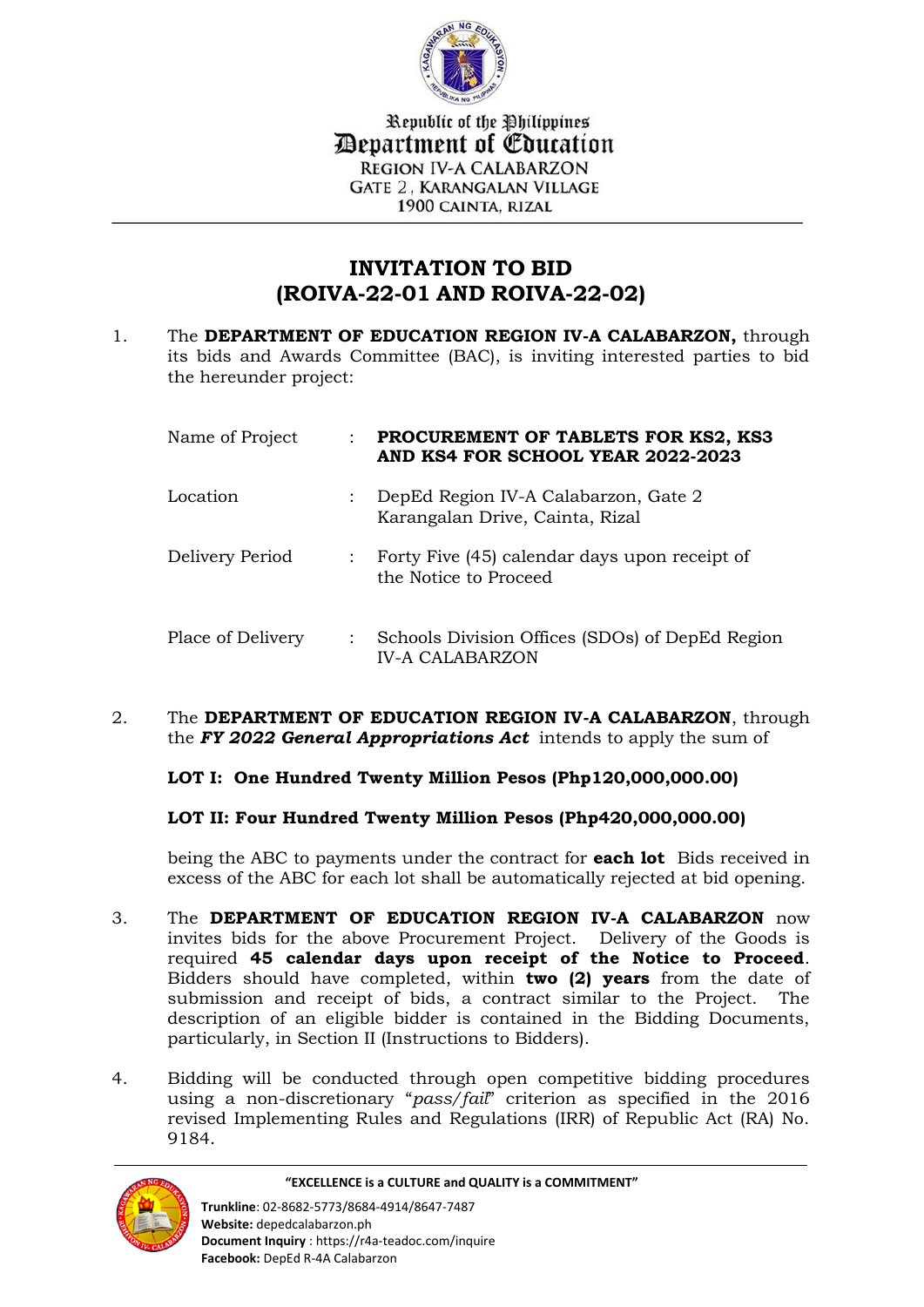Bidding is restricted to Filipino citizens/sole proprietorships, partnerships, or organizations with at least sixty percent (60%) interest or outstanding capital stock belonging to citizens of the Philippines, and to citizens or organizations of a country the laws or regulations of which grant similar rights or privileges to Filipino citizens, pursuant to RA No. 5183.

- 5. Prospective Bidders may obtain further information from the **Department of Education Region IV-A CALABARZON, BAC Secretariat** and inspect the Bidding Documents at the address given below from **8:00am to 5:00pm**.
- 6. A complete set of Bidding Documents may be acquired by interested bidders on **May 23, 2022 to June 9, 2022** from given address above and its website, and upon payment of the applicable fee for the Bidding Documents, pursuant to the latest Guidelines issued by the GPPB, in the amount of **FIFTY THOUSAND PESOS (PHP50,000.00) PER LOT**. The Procuring Entity shall allow the bidder to present its proof of payment for the fees in person.
- 7. The **DEPARTMENT OF EDUCATION REGION IV-A CALABARZON** will hold a Pre-Bid Conference<sup>1</sup> on **May 30, 2022 at 10:00 in the morning** at **Bulwagan Conference Hall, DepEd Region IV-A CALABARZON, Gate 2 Karangalan Drive, Cainta, Rizal***,* which shall be open to prospective bidders.
- 8. Bids must be duly received by the BAC Secretariat through manual submission at the office address indicated below on or before **June 13, 2022 until 5:00 in the afternoon**. Late bids shall not be accepted.
- 9. All Bids must be accompanied by a bid security in any of the acceptable forms and in the amount stated in **ITB** Clause 14.
- 10. Bid opening shall be on **June 14, 2022 at 10:00 in the morning at Bulwagan ng Karanganlan, Gate 2 Karangalan Drive, Cainta, Rizal.** Bids will be opened in the presence of the bidders' representatives who choose to attend the activity.
- 11. The **DEPARTMENT OF EDUCATION REGION IV-A CALABARZON** reserves the right to reject any and all bids, declare a failure of bidding, or not award the contract at any time prior to contract award in accordance with Sections 35.6 and 41 of the 2016 revised IRR of RA No. 9184, without thereby incurring any liability to the affected bidder or bidders.
- 12. For further information, please refer to:

**JOCELYN L. MARTIN** BAC Secretariat DepEd Region IV-A Calabarzon Gate 2 Karangalan Drive, Cainta, Rizal Email add: [bac.calabarzon@deped.gov.ph](mailto:bac.calabarzon@deped.gov.ph) Cel. No. 09175361866

13. You may visit the following websites:

1

<sup>1</sup> May be deleted in case the ABC is less than One Million Pesos (PhP1,000,000) where the Procuring Entity may not hold a pre-bid conference.